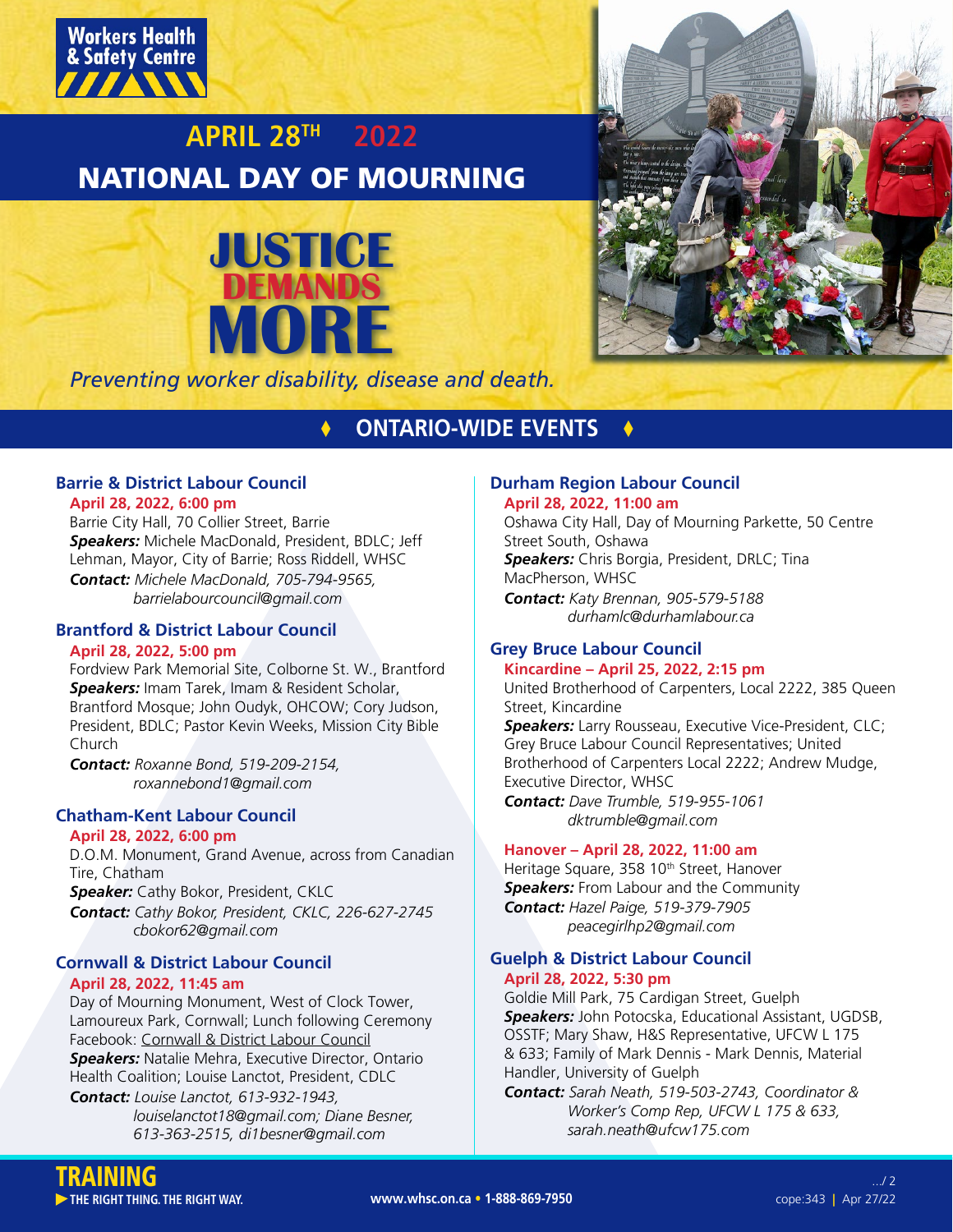#### **- 2 -**



## **Hamilton & District Labour Council April 28, 2022**

**Wreath Laying: 5:00 pm** Out front of City Hall, 71 Main Street West, Hamilton [www.cable14now.com](https://cable14now.com/live-streams/) **Broadcasts: 11:00 am, 5:00 pm, 8:00 pm** [fb.com/hamiltonlabour](https://www.facebook.com/hamiltonlabour) [www.hamiltonlabour.ca](https://www.hamiltonlabour.ca/) *Contact: Anthony Marco, amarco@rogers.com*

## **Huron & District Labour Council**

**April 24, 2022, 1:00 pm** Workers Monument, Gloucester Terrace, Across from the Historic Gaol, Goderich *Speakers:* From Labour and the Community *Contact: Drew MacCaulay, 519-440-8580 drmacaulay@hotmail.com*

## **Kenora & District Labour Council**

### **April 28, 2022, 5:00 pm**

Lake of the Woods District Cemetery, East Gate (top of the hill), 750 9<sup>th</sup> Street North, Kenora *Contact: Cindy Hayward, President, KDLC kenoralabourcouncil@gmail.com*

## **Lindsay & District Labour Council**

## **April 24, 2022, 1:00 pm**

Victoria Park, 210 Kent Street West, Lindsay **Speakers:** From Labour and the Community *Contact: James Mulhern, 705-324-7841 oneworldonevoice@sympatico.ca*

## **London & District Labour Council**

#### **April 28, 2022, 10:00 am**

Tolpuddle Common Room, 380 Adelaide Street North, (corner of Adelaide St. and Marshall St.), London – Masks will be required to attend indoor ceremony. [+ Zoom Link](https://us02web.zoom.us/j/84769221017?pwd=d0JJcFlnd3U5ZVRyZXZYRWgzNlIwUT09)

*Speakers:* From Labour and the Community *Contact: Steve Holmes, 519-317-3324, hockeysteve@rogers.com*

### **Niagara Regional Labour Council Thursday, April 28, 2022**

## **St. Catharines, 7:30 am**

At the monument dedicated to the Fallen Welland Canal Workers, located at Lock 3 on the Welland Canal Parkway – west side of the Canal

## **St. Catharines, 8:00 am**

At the monument dedicated to four fallen workers – under the St. Catharines Skyway. Located on the Welland Canal Parkway – west side of the canal, under the bridge

#### **Niagara-on-the-Lake, 9:15 am**

At the monument located at the Centennial Arena – 1557 Four Mile Creek Rd. in Virgil

**Niagara Falls, 10:30 am** At the monument located at Niagara Falls City Hall – 4310 Queen Street

**Fort Erie, 11:45 am** At the Monument located at Fort Erie City Hall – 1 Municipal Centre Dr., along Highway 3

**Port Colborne, 1:00 pm** At the Monument located in H.H. Knoll Park on Sugarloaf St., beside the hospital

**Welland, 2:00 pm** At the Monument located beside the canal in Merritt Park – 151 King St.

**Port Robinson, 3:00 pm** In memory of Robyn Lafleur, Esquire Canada explosion site (1999) – 125 South St. N.

**St. Catharines, 4:00 pm** At the Monument located at St. Catharines City Hall – 50 Church St.

**Niagara Region, 5:15 pm** At the Monument located at the Region of Niagara Headquarters – 1815 Sir Isaac Brock Way

*Contact: nrlc.clc@gmail.com*

## **North Bay & District Labour Council**

## **April 28, 2022, 5:30 pm** Monument at City Hall, McIntyre side, 200 McIntyre Street East, North Bay *Speakers:* Scott Robertson, Councillor, North Bay City Hall; Tracy Davis, Chaplin; Peter Page; Karl Crevar, Injured worker activist/community volunteer *Contact: NBDLC, 705-471-7746*

## **North Simcoe Muskoka & District Labour Council**

**April 23, 2022, 10:30 am** Tudhope Park, Orillia *Contact: NSMDLC, info@nsmdlc.org*

### **Oakville & District Labour Council April 28, 2022, 2:00 pm**

Centennial Square, 120 Navy Street, Oakville **Speakers:** will be listed at<https://oakvillelabour.ca> *Contact: David Buddell, 905-332-1633, ext. 22 dbuddell@etfohalton.on.ca*

## **Orangeville & District Labour Council April 28, 2022, 9:00 am**

Virtual:

<https://www.facebook.com/groups/1724402700989789/> <https://www.instagram.com/orangevillelabour/?hl=en> <https://twitter.com/LabourDistrict> *Contact: Sania Wadalia, 905-601-7800*

 *swadalia@hotmail.com*